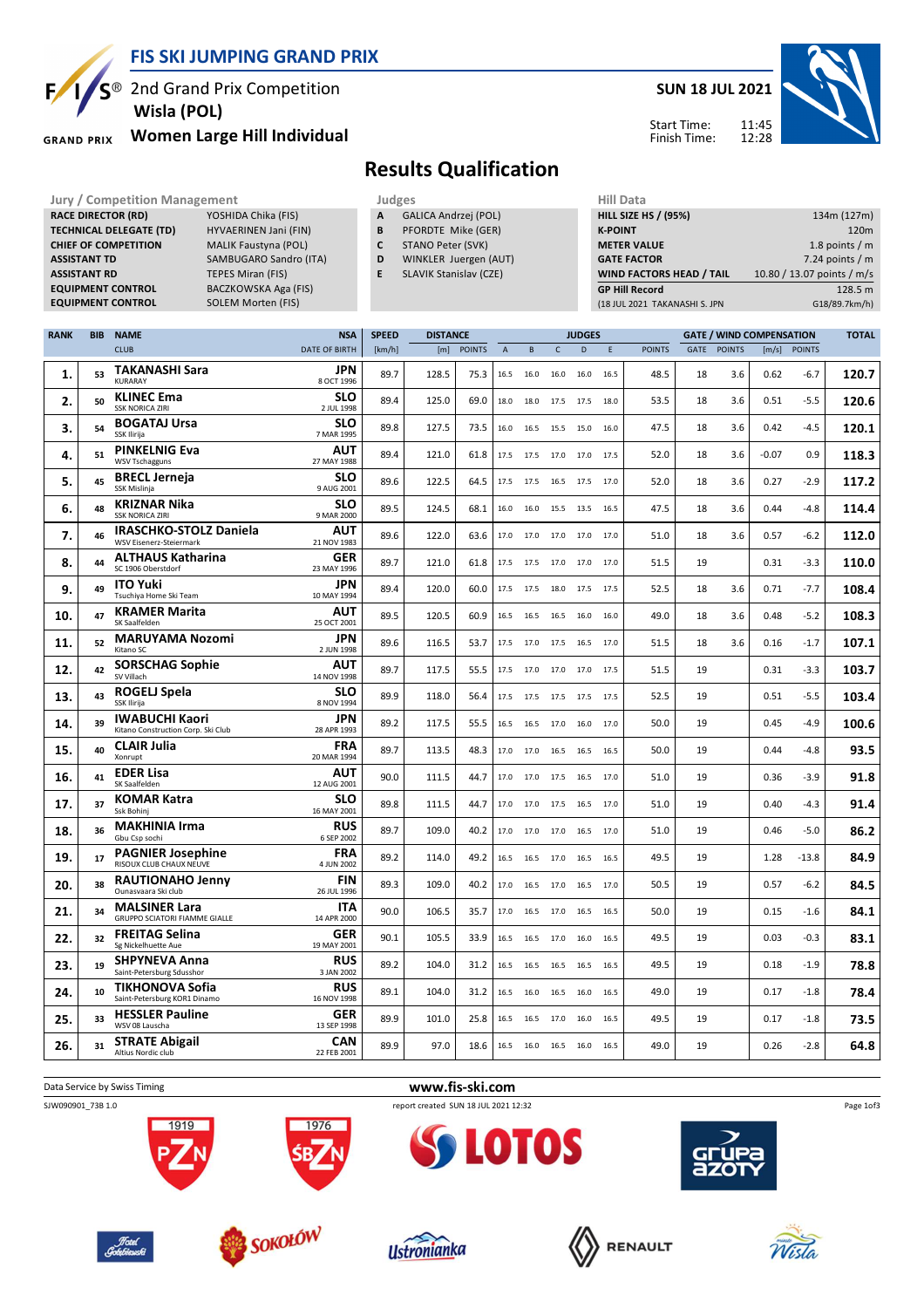**FIS SKI JUMPING GRAND PRIX**

 $\overline{S}^{\circledast}$  2nd Grand Prix Competition  $\mathbf{F}$ 

 **Wisla (POL)**

**Women Large Hill Individual GRAND PRIX** 

**SUN 18 JUL 2021**



11:45 12:28 Start Time: Finish Time:

## **Results Qualification**

| <b>RANK</b>        | <b>BIB</b>           | <b>NAME</b>                                                   | <b>NSA</b>                | <b>SPEED</b> | <b>DISTANCE</b> |               |                | <b>JUDGES</b> |              | <b>GATE / WIND COMPENSATION</b> |      |               | <b>TOTAL</b> |               |         |               |      |
|--------------------|----------------------|---------------------------------------------------------------|---------------------------|--------------|-----------------|---------------|----------------|---------------|--------------|---------------------------------|------|---------------|--------------|---------------|---------|---------------|------|
|                    |                      | <b>CLUB</b>                                                   | <b>DATE OF BIRTH</b>      | [km/h]       | [m]             | <b>POINTS</b> | $\overline{A}$ | B             | $\mathsf{C}$ | $\mathsf{D}$                    | E    | <b>POINTS</b> | GATE         | <b>POINTS</b> | [m/s]   | <b>POINTS</b> |      |
| 27.                | 26                   | <b>GOERLICH Luisa</b><br>WSV 08 Lauscha                       | GER<br>21 DEC 1998        | 89.1         | 94.5            | 14.1          | 16.0           | 16.0          | 16.5         | 16.0                            | 16.0 | 48.0          | 19           |               | $-0.11$ | 1.4           | 63.5 |
| 28.                | 12                   | KUSTOVA Alexandra<br>SK MO SHVSM ODYSHS CSP MAGADAN           | <b>RUS</b><br>26 AUG 1998 | 89.7         | 97.0            | 18.6          | 16.0           | 16.0          | 16.5         | 16.0                            | 16.5 | 48.5          | 19           |               | 0.49    | -5.3          | 61.8 |
| 29.                | 27                   | <b>RUPPRECHT Anna</b><br>SC Degenfeld                         | <b>GER</b><br>29 DEC 1996 | 89.4         | 96.0            | 16.8          | 16.0           | 16.0          |              | 16.5 16.0                       | 16.0 | 48.0          | 19           |               | 0.36    | $-3.9$        | 60.9 |
| 30.                | 20                   | <b>HARALAMBIE Daniela</b><br>CS Dinamo Buc-Centrul Sportiv Bv | <b>ROU</b><br>14 AUG 1997 | 89.8         | 90.5            | 6.9           | 16.0           | 16.0          | 16.5         | 16.0                            | 16.0 | 48.0          | 19           |               | $-0.39$ | 5.1           | 60.0 |
| 31.                | 28                   | <b>SETO Yuka</b><br>Hokkaido High-Tech Athlete Club           | <b>JPN</b><br>22 FEB 1997 | 89.5         | 95.0            | 15.0          | 15.5           | 15.0          | 16.0         | 15.0                            | 15.5 | 46.0          | 19           |               | 0.42    | $-4.5$        | 56.5 |
| 32.                | 13                   | <b>SANKEY Logan</b><br>Steamboat Springs Winter Sports Clu    | <b>USA</b><br>28 MAY 1998 | 90.2         | 97.0            | 18.6          | 16.0           | 15.0          | 16.5         | 15.5                            | 15.5 | 47.0          | 19           |               | 1.00    | $-10.8$       | 54.8 |
| 33.                | 30                   | <b>PROKOPIEVA Kristina</b><br>Sdushor Aist uor1               | <b>RUS</b><br>16 JUL 2000 | 88.7         | 92.0            | 9.6           | 16.0           | 15.5          | 15.5         | 14.5                            | 15.5 | 46.5          | 19           |               | 0.34    | $-3.7$        | 52.4 |
| 34.                | 25                   | <b>KYKKAENEN Julia</b><br>Helsingin Makihyppaajat             | FIN<br>17 APR 1994        | 89.3         | 89.0            | 4.2           | 16.0           | 16.0          | 16.0         | 16.0                            | 15.5 | 48.0          | 19           |               | 0.05    | $-0.5$        | 51.7 |
| 35.                | 24                   | <b>EILERS Natalie</b><br>Altius Nordic Ski Club               | <b>CAN</b><br>31 OCT 1998 | 89.9         | 86.5            | $-0.3$        | 15.5           | 15.0          | 16.0         | 15.0                            | 15.5 | 46.0          | 19           |               | $-0.19$ | 2.5           | 48.2 |
| 36.                | 11                   | <b>PRZYBYLA Wiktoria</b><br>SSR LZS Sokol Szczyrk             | <b>POL</b><br>2 OCT 2004  | 89.6         | 87.0            | 0.6           | 16.0           | 15.5          |              | 16.0 15.5                       | 15.5 | 47.0          | 19           |               | 0.29    | -3.1          | 44.5 |
| 37.                | 35                   | <b>SEYFARTH Juliane</b><br>WSC 07 Ruhla                       | <b>GER</b><br>19 FEB 1990 | 88.5         | 87.0            | 0.6           | 15.5           | 15.5          | 16.5         | 15.5                            | 16.0 | 47.0          | 19           |               | 0.38    | -4.1          | 43.5 |
| 38.                | $\overline{2}$       | SZWAB Joanna<br>AZS Katowice                                  | <b>POL</b><br>17 FEB 1997 | 89.5         | 85.0            | $-3.0$        | 15.5           | 15.5          |              | 15.0 14.0                       | 15.5 | 46.0          | 19           |               | 0.19    | $-2.1$        | 40.9 |
| 39.                | 8                    | <b>MALSINER Jessica</b><br>GRUPPO SCIATORI FIAMME GIALLE      | <b>ITA</b><br>23 SEP 2002 | 89.4         | 86.5            | $-0.3$        | 15.5           | 15.5          | 16.0         | 15.5                            | 15.5 | 46.5          | 19           |               | 0.53    | $-5.7$        | 40.5 |
| 40.                | 23                   | <b>AVOCAT GROS Oceane</b><br>Annemasse ASPTT                  | <b>FRA</b><br>23 APR 1997 | 90.2         | 81.0            | $-10.2$       |                | 15.5 15.5     | 16.0 15.0    |                                 | 15.0 | 46.0          | 19           |               | $-0.25$ | 3.3           | 39.1 |
|                    | <b>Not Qualified</b> |                                                               |                           |              |                 |               |                |               |              |                                 |      |               |              |               |         |               |      |
|                    |                      |                                                               |                           |              |                 |               |                |               |              |                                 |      |               |              |               |         |               |      |
| 41.                | 9                    | <b>JENCOVA Veronika</b><br>JKL Desna - Olymp Praha            | <b>CZE</b><br>24 MAR 2004 | 88.8         | 86.0            | $-1.2$        | 15.0           | 15.5          | 13.0 14.0    |                                 | 15.5 | 44.5          | 19           |               | 0.45    | $-4.9$        | 38.4 |
| 42.                | 29                   | <b>KONDERLA Nicole</b><br>AZS AWF Katowice                    | <b>POL</b><br>8 DEC 2001  | 88.4         | 84.5            | $-3.9$        | 14.0           | 14.0          | 14.5         | 13.5                            | 14.5 | 42.5          | 19           |               | 0.22    | $-2.4$        | 36.2 |
| 43.                | 6                    | <b>LOUTITT Alexandria</b><br>Altius Nordic Ski Club           | <b>CAN</b><br>7 JAN 2004  | 88.4         | 78.5            | $-14.7$       | 15.0           | 15.0          | 15.0 15.0    |                                 | 14.5 | 45.0          | 19           |               | $-0.11$ | 1.4           | 31.7 |
| 44.                | $\pmb{4}$            | <b>ULRICHOVA Klara</b><br>TJ Dukla Frenstat pod Radhostem     | <b>CZE</b><br>14 MAY 2004 | 88.6         | 82.0            | $-8.4$        | 13.5           | 14.0          | 12.0         | 13.5                            | 13.5 | 40.5          | 19           |               | 0.10    | $-1.1$        | 31.0 |
| 45.                | 15                   | <b>TWARDOSZ Anna</b><br>AZS AWF Katowice                      | POL<br>12 APR 2001        | 89.0         | 84.5            | $-3.9$        | 15.0           | 14.5          |              | 15.0 14.5                       | 15.0 | 44.5          | 19           |               | 1.11    | $-12.0$       | 28.6 |
| 46.                | 14                   | <b>ROESTAD Karoline</b><br>Skogn II                           | <b>NOR</b><br>12 JUN 1995 | 89.5         | 77.5            | $-16.5$       | 15.0           | 15.0          | 15.5         | 14.5                            | 14.5 | 44.5          | 19           |               | 0.87    | $-9.4$        | 18.6 |
| 47.                | 21                   | <b>LUSSI Nina</b><br>New York Ski Ed Foundation               | <b>USA</b><br>29 MAR 1994 | 89.8         | 70.5            | $-29.1$       | 14.5           | 15.0          |              | 16.0 14.5                       | 14.0 | 44.0          | 19           |               | $-0.24$ | 3.1           | 18.0 |
| 47.                | 5                    | <b>MITU-COSCA Alessia</b><br>As CS Sacele                     | <b>ROU</b><br>31 DEC 2004 | 88.1         | 79.0            | $-13.8$       | 14.5           | 15.0          | 15.0         | 13.5                            | 14.0 | 43.5          | 19           |               | 1.08    | $-11.7$       | 18.0 |
| 49.                | 3                    | <b>MAURER Nicole</b><br>Altius Nordic Ski Club                | CAN<br>28 JAN 2000        | 88.5         | 76.0            | $-19.2$       | 15.0           | 15.0          |              | 14.5 15.0                       | 14.5 | 44.5          | 19           |               | 0.77    | -8.3          | 17.0 |
| 50.                | $\overline{7}$       | <b>SKATVEDT Karoline</b><br><b>Troegstad Skiklubb</b>         | <b>NOR</b><br>2 APR 2000  | 89.6         | 67.0            | $-35.4$       | 14.5           | 13.5          | 14.0         | 13.0                            | 14.0 | 41.5          | 19           |               | $-0.51$ | 6.7           | 12.8 |
| 51.                | 16                   | FOLEA Delia Anamaria<br>CSS Dinamo Rasnov                     | <b>ROU</b><br>29 JAN 2004 | 87.7         | 76.5            | $-18.3$       | 15.0           | 14.5          | 15.0         | 14.0                            | 14.5 | 44.0          | 19           |               | 1.29    | $-13.9$       | 11.8 |
| 52.                | 22                   | <b>PYLYPCHUK Tetiana</b><br>COP of Winter Sports              | UKR<br>10 FEB 2004        | 89.2         | 67.0            | $-35.4$       | 13.5 13.5      |               |              | 13.0 13.0 13.0                  |      | 39.5          | 19           |               | $-0.26$ | 3.4           | 7.5  |
| والمحاوية والمحارب |                      |                                                               |                           |              |                 |               |                |               |              |                                 |      |               |              |               |         |               |      |

**Did Not Start** 18 HOFFMANN Anna USA<br>1 BELSHAW Annika USA 1 BELSHAW Annika